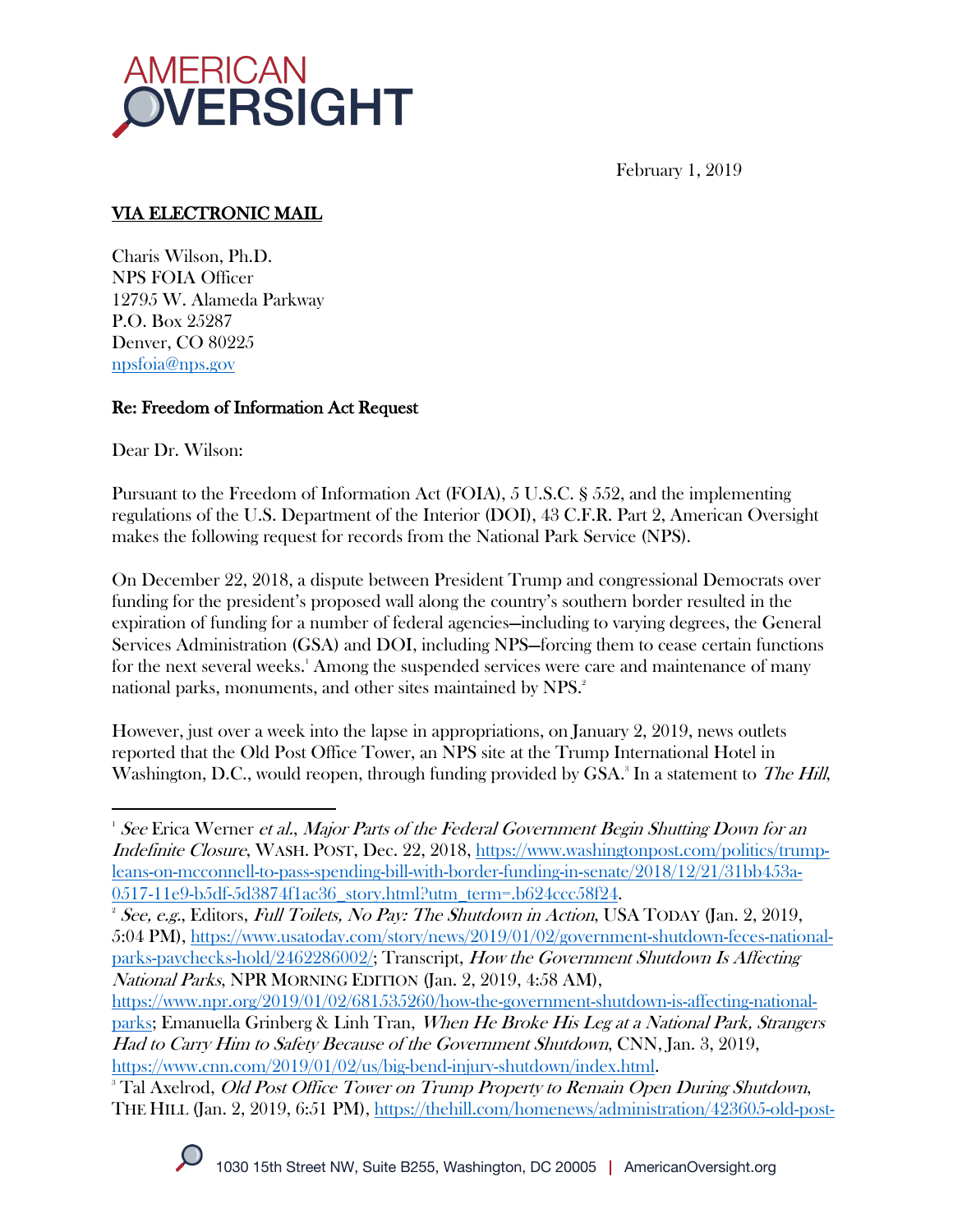GSA initially indicated that the site "remains open as the funds needed to operate the Old Post Office tower are not associated with the current fiscal year's (FY 2019) appropriations bill. The overall operation of the tower was a part of the government's lease signed in August 2013, and in response to the 'Old Post Office Building Redevelopment Act of 2008.'" <sup>4</sup> Two days later, GSA provided an apparently different explanation on its website, stating that a 1983 law requiring GSA to enter into an agreement with NPS for operating the tower "also authorizes GSA to pay NPS for this service from the Federal Buildings Fund," which remained available to operate federal facilities "notwithstanding a lapse in appropriations."<sup>5</sup> The statement went on to note that:

> upon realization of the observation tower closure, GSA advised NPS that operations at the observation tower would continue to be funded. In this process, it was discovered that the interagency agreement required by the 1983 law had expired earlier in the year. GSA and NPS subsequently renewed the interagency agreement, and NPS resumed operation of the tower as required by law.6

GSA's statement also claimed that "the reopening of the observation tower at GSA's Old Post Office facility was unrelated to the facility's tenant."7 However, as subsequent public reports noted, opening an NPS site at the president's hotel, while many other sites were shuttered, created "at least the appearance of a conflict of interest."8

office-tower-on-trump-property-to-reopen-during-shutdown; see also Jennifer Yachnin, Old Post Office Tower at Trump Hotel to Open During Shutdown, E&E NEWS, Jan. 2, 2019, https://www.eenews.net/greenwire/2019/01/02/stories/1060110755. 4

<sup>&</sup>lt;sup>4</sup> See Axelrod, *supra* note 3.

<sup>&</sup>lt;sup>5</sup> Press Release, *GSA Statement on Old Post Office Tower Operations*, Jan. 4, 2019, https://www.gsa.gov/about-us/newsroom/news-releases/gsa-statement-on-old-post-office-toweroperations.

 $\mathcal{I}$   $Id.$ 

 $^7$   $Id.$ 

<sup>&</sup>lt;sup>8</sup> See Ellen Knickmeyer & Stephen Braun, Shutdown Spares Federal Park Rangers at Site in Trump Hotel, ASSOCIATED PRESS, Jan. 4, 2019,

https://www.apnews.com/a92b044703354064a34217492c5a0923; see also Hamza Shaban, Here's Why a Historic Site Remained Open at Trump's Hotel Despite the Government Shutdown, WASH. POST, Jan. 25, 2019, https://www.washingtonpost.com/business/2019/01/25/heres-whyhistoric-site-remained-open-trump-hotel-despite-government-

shutdown/?utm\_term=.ab2734daa43a; Mary Papenfuss, Historic Federal Post Office Tower at Trump Hotel Reopening During Shutdown, HUFFINGTON POST (Jan. 4, 2019, 2:42 AM), https://www.huffingtonpost.com/entry/old-post-officer-tower-reopens-during-shutdown-at-trump-

hotel\_us\_5c2edd41e4b05c88b707aee9; Igor Derysh, Old Post Office Tower in D.C. Mysteriously Reopens Despite Shutdown, SALON (Jan. 4, 2019, 11:00 AM),

https://www.salon.com/2019/01/04/old-post-office-tower-in-d-c-mysteriously-reopens-despiteshutdown/; Peter Overby, *Shutdown Shutters Many D.C. Tourist Attractions – But not the One in* Trump's Hotel, NPR (Jan. 10, 2019, 5:01 AM),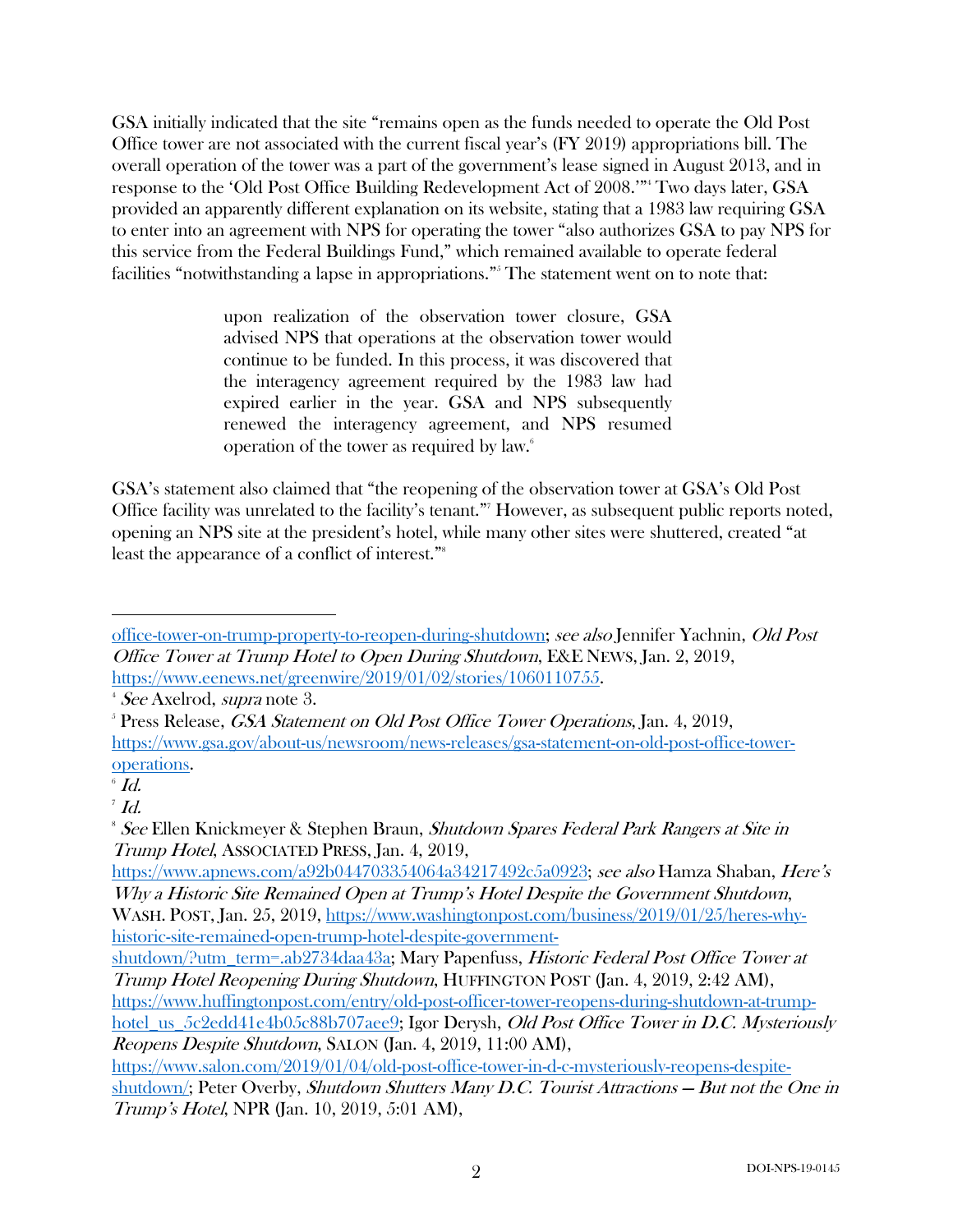American Oversight seeks records with the potential to shed light on the source of funding for the operations of the Old Post Office tower, including whether and to what extent the president's personal financial interests are being favored over those of the general public.

#### Requested Records

 $\overline{a}$ 

American Oversight requests that NPS produce the following within twenty business days:

All records reflecting any final analysis or determination, including legal analysis, concerning the use of funds from the Federal Building Fund for the operations of the Old Post Office Tower during the partial federal government shutdown that commenced on December 22, 2018.

In addition to the records requested above, American Oversight also requests records describing the processing of this request, including records sufficient to identify search terms used and locations and custodians searched and any tracking sheets used to track the processing of this request. If NPS uses FOIA questionnaires or certifications completed by individual custodians or components to determine whether they possess responsive materials or to describe how they conducted searches, we also request any such records prepared in connection with the processing of this request.

American Oversight seeks all responsive records regardless of format, medium, or physical characteristics. In conducting your search, please understand the terms "record," "document," and "information" in their broadest sense, to include any written, typed, recorded, graphic, printed, or audio material of any kind. We seek records of any kind, including electronic records, audiotapes, videotapes, and photographs, as well as letters, emails, facsimiles, telephone messages, voice mail messages and transcripts, notes, or minutes of any meetings, telephone conversations or discussions. Our request includes any attachments to these records. No category of material should be omitted from search, collection, and production.

Please search all records regarding agency business. You may not exclude searches of files or emails in the personal custody of your officials, such as personal email accounts. Records of official business conducted using unofficial systems or stored outside of official files are subject to the Federal Records Act and FOIA.<sup>9</sup> It is not adequate to rely on policies and procedures that require officials to move such information to official systems within a certain period of time; American Oversight has a right to records contained in those files even if material has not yet been moved to official systems or if officials have, through negligence or willfulness, failed to meet their obligations.10

https://www.npr.org/2019/01/10/683638056/shutdown-shutters-many-d-c-tourist-attractions-but-notthe-one-in-trumps-hotel.

<sup>9</sup> See Competitive Enter. Inst. v. Office of Sci. & Tech. Policy, 827 F.3d 145, 149–50 (D.C. Cir.

<sup>2016);</sup> cf. Judicial Watch, Inc. v. Kerry, 844 F.3d 952, 955–56 (D.C. Cir. 2016).<br><sup>10</sup> See Competitive Enter. Inst. v. Office of Sci. & Tech. Policy, No. 14-cv-765, slip op. at 8 (D.D.C. Dec. 12, 2016) ("The Government argues that because the agency had a policy requiring [the

official] to forward all of his emails from his [personal] account to his business email, the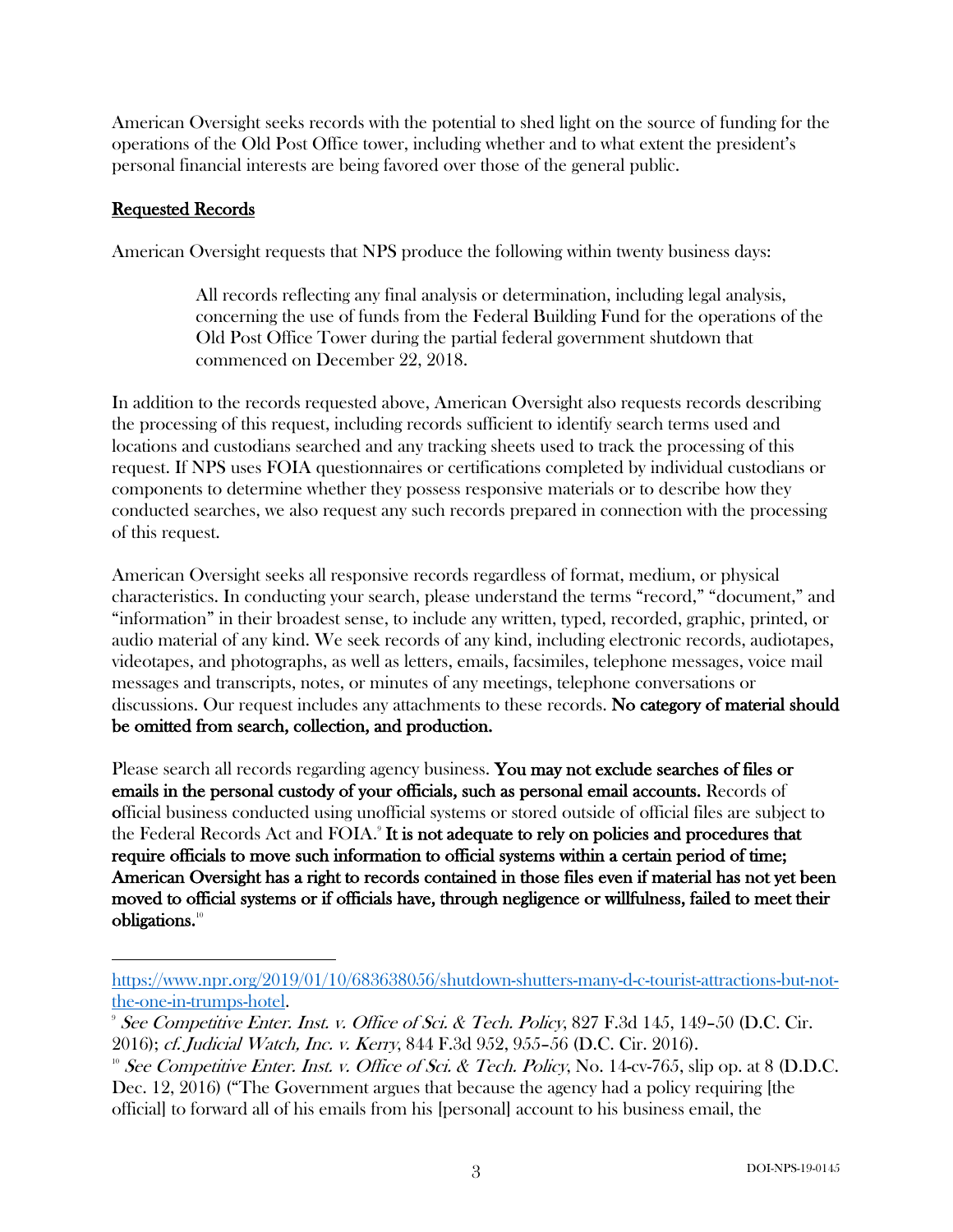In addition, please note that in conducting a "reasonable search" as required by law, you must employ the most up-to-date technologies and tools available, in addition to searches by individual custodians likely to have responsive information. Recent technology may have rendered NPS's prior FOIA practices unreasonable. In light of the government-wide requirements to manage information electronically by the end of 2016, it is no longer reasonable to rely exclusively on custodian-driven searches.11 Furthermore, agencies that have adopted the National Archives and Records Administration (NARA) Capstone program, or similar policies, now maintain emails in a form that is reasonably likely to be more complete than individual custodians' files. For example, a custodian may have deleted a responsive email from his or her email program, but NPS's archiving tools would capture that email under Capstone. Accordingly, American Oversight insists that NPS use the most up-to-date technologies to search for responsive information and take steps to ensure that the most complete repositories of information are searched. American Oversight is available to work with you to craft appropriate search terms. **However, custodian searches are still required;** agencies may not have direct access to files stored in .PST files, outside of network drives, in paper format, or in personal email accounts.

Under the FOIA Improvement Act of 2016, agencies must adopt a presumption of disclosure, withholding information "only if . . . disclosure would harm an interest protected by an exemption" or "disclosure is prohibited by law."12 If it is your position that any portion of the requested records is exempt from disclosure, American Oversight requests that you provide an index of those documents as required under *Vaughn v. Rosen*, 484 F.2d 820 (D.C. Cir. 1973), *cert. denied*, 415 U.S. 977 (1974). As you are aware, a *Vaughn* index must describe each document claimed as exempt with sufficient specificity "to permit a reasoned judgment as to whether the material is actually exempt under FOIA."<sup>13</sup> Moreover, the *Vaughn* index "must describe each document or portion thereof withheld, and for each withholding it must discuss the consequences of disclosing the sought-after information."14 Further, "the withholding agency must supply 'a relatively detailed justification, specifically identifying the reasons why a particular exemption is relevant and correlating those claims with the particular part of a withheld document to which they apply.'"15

<sup>[</sup>personal] account only contains duplicate agency records at best. Therefore, the Government claims that any hypothetical deletion of the [personal account] emails would still leave a copy of those records intact in [the official's] work email. However, policies are rarely followed to perfection by anyone. At this stage of the case, the Court cannot assume that each and every workrelated email in the [personal] account was duplicated in [the official's] work email account." (citations omitted)).

<sup>11</sup> Presidential Memorandum—Managing Government Records, 76 Fed. Reg. 75,423 (Nov. 28, 2011), https://obamawhitehouse.archives.gov/the-press-office/2011/11/28/presidentialmemorandum-managing-government-records; Office of Mgmt. & Budget, Exec. Office of the President, Memorandum for the Heads of Executive Departments & Independent Agencies, "Managing Government Records Directive," M-12-18 (Aug. 24, 2012), https://www.archives.gov/files/records-mgmt/m-12-18.pdf.

<sup>&</sup>lt;sup>12</sup> FOIA Improvement Act of 2016 § 2 (Pub. L. No. 114–185).

 $13$  Founding Church of Scientology v. Bell, 603 F.2d 945, 949 (D.C. Cir. 1979).

<sup>&</sup>lt;sup>14</sup> King v. U.S. Dep't of Justice, 830 F.2d 210, 223–24 (D.C. Cir. 1987) (emphases in original).

 $15$  Id. at 224 (citing Mead Data Central, Inc. v. U.S. Dep't of the Air Force, 566 F.2d 242, 251 (D.C. Cir. 1977)).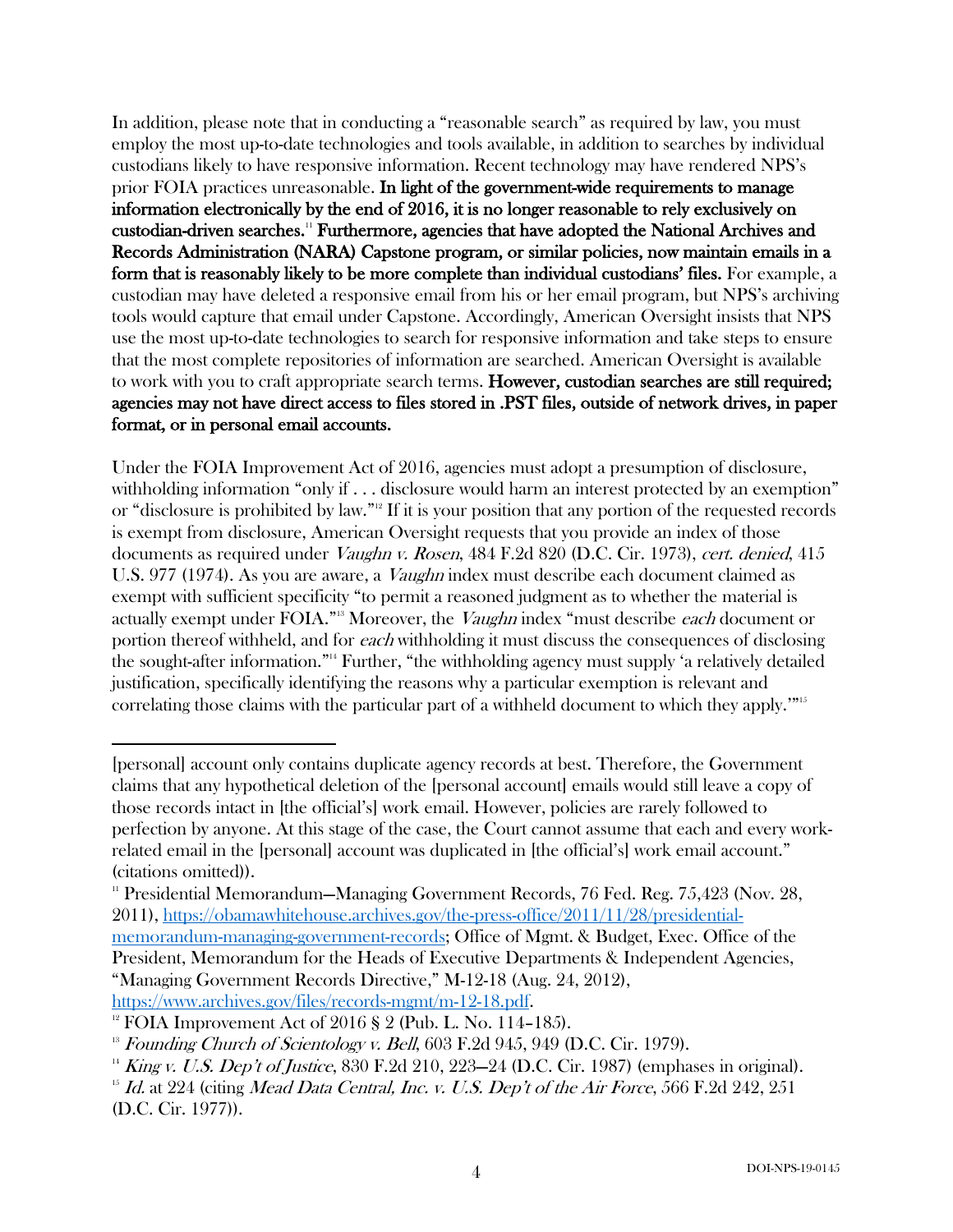In the event some portions of the requested records are properly exempt from disclosure, please disclose any reasonably segregable non-exempt portions of the requested records. If it is your position that a document contains non-exempt segments, but that those non-exempt segments are so dispersed throughout the document as to make segregation impossible, please state what portion of the document is non-exempt, and how the material is dispersed throughout the document.16 Claims of nonsegregability must be made with the same degree of detail as required for claims of exemptions in a *Vaughn* index. If a request is denied in whole, please state specifically that it is not reasonable to segregate portions of the record for release.

You should institute a preservation hold on information responsive to this request. American Oversight intends to pursue all legal avenues to enforce its right of access under FOIA, including litigation if necessary. Accordingly, you are on notice that litigation is reasonably foreseeable.

To ensure that this request is properly construed, that searches are conducted in an adequate but efficient manner, and that extraneous costs are not incurred, American Oversight welcomes an opportunity to discuss its request with you before you undertake your search or incur search or duplication costs. By working together at the outset, American Oversight hopes that we can decrease the likelihood of costly and time-consuming litigation in the future.

Where possible, please provide responsive material in electronic format by email or in PDF or TIF format on a USB drive. Please send any responsive material being sent by mail to American Oversight, 1030 15th Street, NW, Suite B255, Washington, DC 20005. If it will accelerate release of responsive records to American Oversight, please also provide responsive material on a rolling basis.

## Fee Waiver Request

In accordance with 5 U.S.C. §  $552(a)(4)(A)(iii)$  and 43 C.F.R. § 2.45(a), American Oversight requests a waiver of fees associated with processing this request for records. The subject of this request concerns the operations of the federal government, and the disclosures will likely contribute to public understanding of those operations in a significant way.<sup>17</sup> Moreover, the request is primarily and fundamentally for non-commercial purposes.<sup>18</sup>

American Oversight requests a waiver of fees because disclosure of the requested information is "in the public interest because it is likely to contribute significantly to public understanding" of the operations or activities of the federal government.19 The requested records are directly related to the operations of federal sites and services—in particular how a specific NPS site was funded during the lapse in appropriations, and the circumstances surrounding a related interagency agreement and fund.<sup>20</sup> The records will help American Oversight and the general public understand whether

 $16$  Mead Data Central, 566 F.2d at 261.

 $17\,43$  CFR § 2.45(a)(1).

 $18$  43 CFR § 2.45(a)(2).

<sup>&</sup>lt;sup>19</sup> 43 C.F.R. § 2.48(a)(1)-(4).<br><sup>20</sup> See 43 C.F.R. § 2.48(a)(1).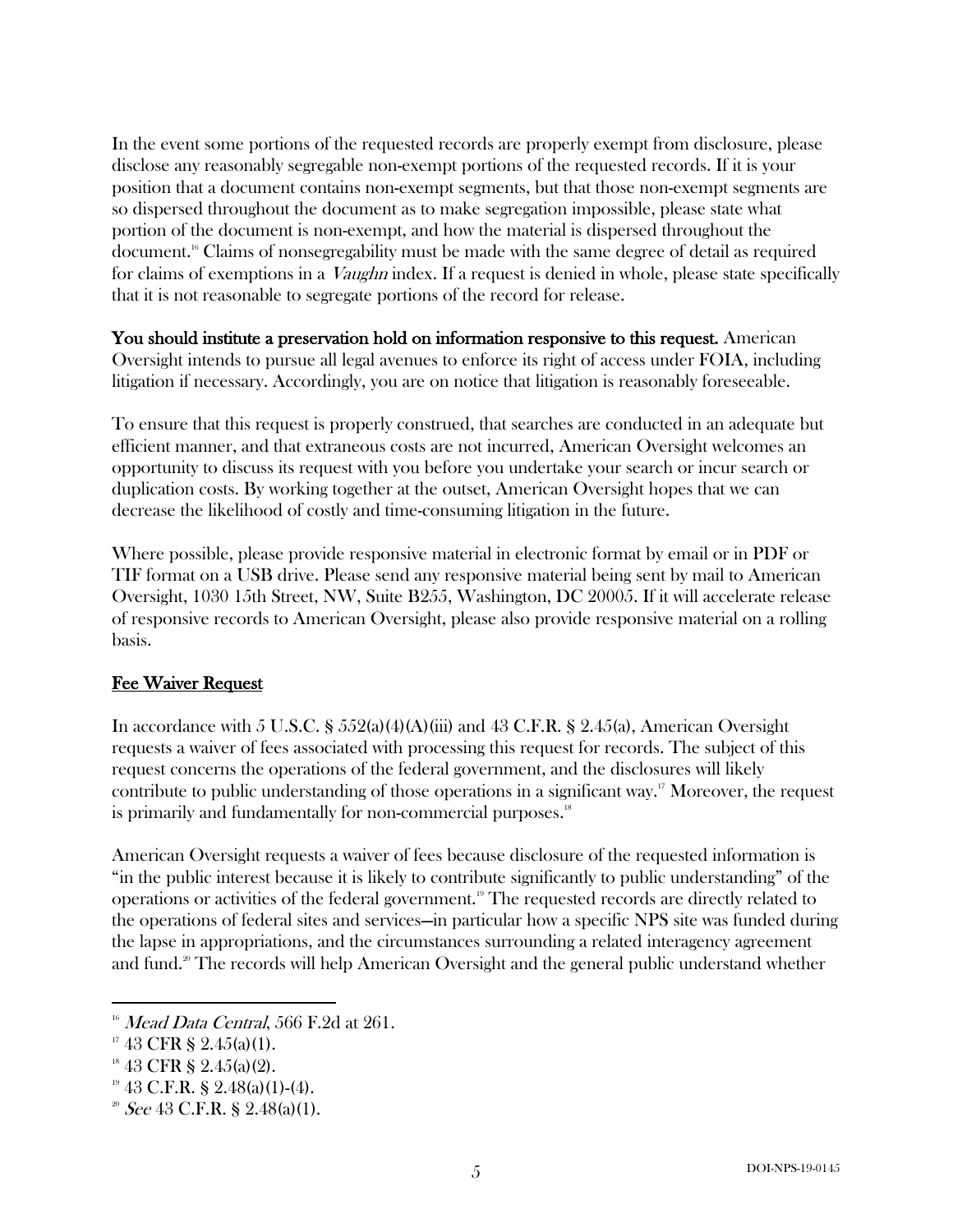and to what extent the president's personal financial interests<sup>21</sup> influenced those operations at a time when hundreds of thousands of federal workers were left without pay and the general public without numerous services. There has been significant and ongoing interest in the shutdown and its impact on federal operations—including operation of NPS sites—continuing even after funding was restored and operations resumed.<sup>22</sup> Furthermore, GSA's statements concerning the source of funding for operations of the Old Post Office Tower during the lapse in appropriations have not been entirely consistent, and particularly where GSA's analysis of legal issues related to the Old Post Office Tower has been recently called into question,<sup>23</sup> the need for additional information on the subject—including any NPS records that may clarify GSA's statements and activities—grows even more clear. Thus, the public's understanding "will be enhanced to a significant extent by the disclosure." 24

In sum, the public's understanding of the government's activities would be enhanced through American Oversight's analysis and publication of these records, and as described in more detail below, American Oversight has the intention and ability to disseminate any records received in response to this request to a reasonably broad audience of interested parties. $^{25}$ 

Hotel Stays Open Despite Government Shutdown, USA TODAY (Jan. 6, 2019, 12:11 PM), https://www.usatoday.com/story/news/politics/2019/01/06/old-post-office-open-

https://www.npr.org/2019/01/10/683638056/shutdown-shutters-many-d-c-tourist-attractions-but-notthe-one-in-trumps-hotel; Antonia Blumberg, *Joshua Tree May Feel the Effects of Government* Shutdown for Hundreds of Years, HUFFINGTON POST (Jan. 28, 2019, 2:27 PM), https://www.huffingtonpost.com/entry/joshua-tree-damage-government-

shutdown\_us\_5c4f3c70e4b0d9f9be67c9c6; Aria Bendix, The Government Shutdown May Be

https://www.cnn.com/2019/01/16/politics/trump-hotel-gsa-inspector-general/index.html.

 $21$  Notably, the president's personal financial interests in the Trump International Hotel have been the subject of prior ethical concerns. See, e.g., e.g., Julie Bykowicz, Trump Hotel Is Ground Zero for Conflict-of-Interest Concerns, PBS (Jan. 22, 2017, 11:28 AM),

https://www.pbs.org/newshour/politics/trump-international-hotel-ethics.

<sup>&</sup>lt;sup>22</sup> See, e.g., Werner et al., supra note 1; USA Today Editors, supra note 2; NPR Morning Edition Transcript, supra note 2; Grinberg & Tran, supra note 2; Axelrod, supra note 3; Yachnin, supra note 3; see also Meg Wagner *et al., The Government Is STILL Shut Down: Live Updates*, CNN (Jan. 3, 2019, 11:07 AM), https://www.cnn.com/politics/live-news/government-shutdown-january-2019/index.html; Ellen Knickmeyer & Stephen Braun, National Park Site Located in Trump

shutdown/2495664002/; Peter Overby, Shutdown Shutters Many D.C. Tourist Attractions — But not the One in Trump's Hotel, NPR (Jan. 10, 2019, 5:01 PM),

Over, but the Damage to National Parks Such as Joshua Tree and Yellowstone Could Be Permanent, BUSINESS INSIDER, Jan. 28, 2019, https://www.businessinsider.com/national-parks-

damage-government-shutdown-2019-1.<br><sup>23</sup> See Erica Orden & Cristina Alesci, *GSA Ignored Constitutional Issues Raised by Trump's* Interest in DC Hotel, Report Says, CNN (Jan. 16, 2019, 6:15 PM),

 $24$  43 C.F.R. § 2.48(a)(4).

<sup>&</sup>lt;sup>25</sup> See 43 C.F.R. § 2.48(a)(2)-(3).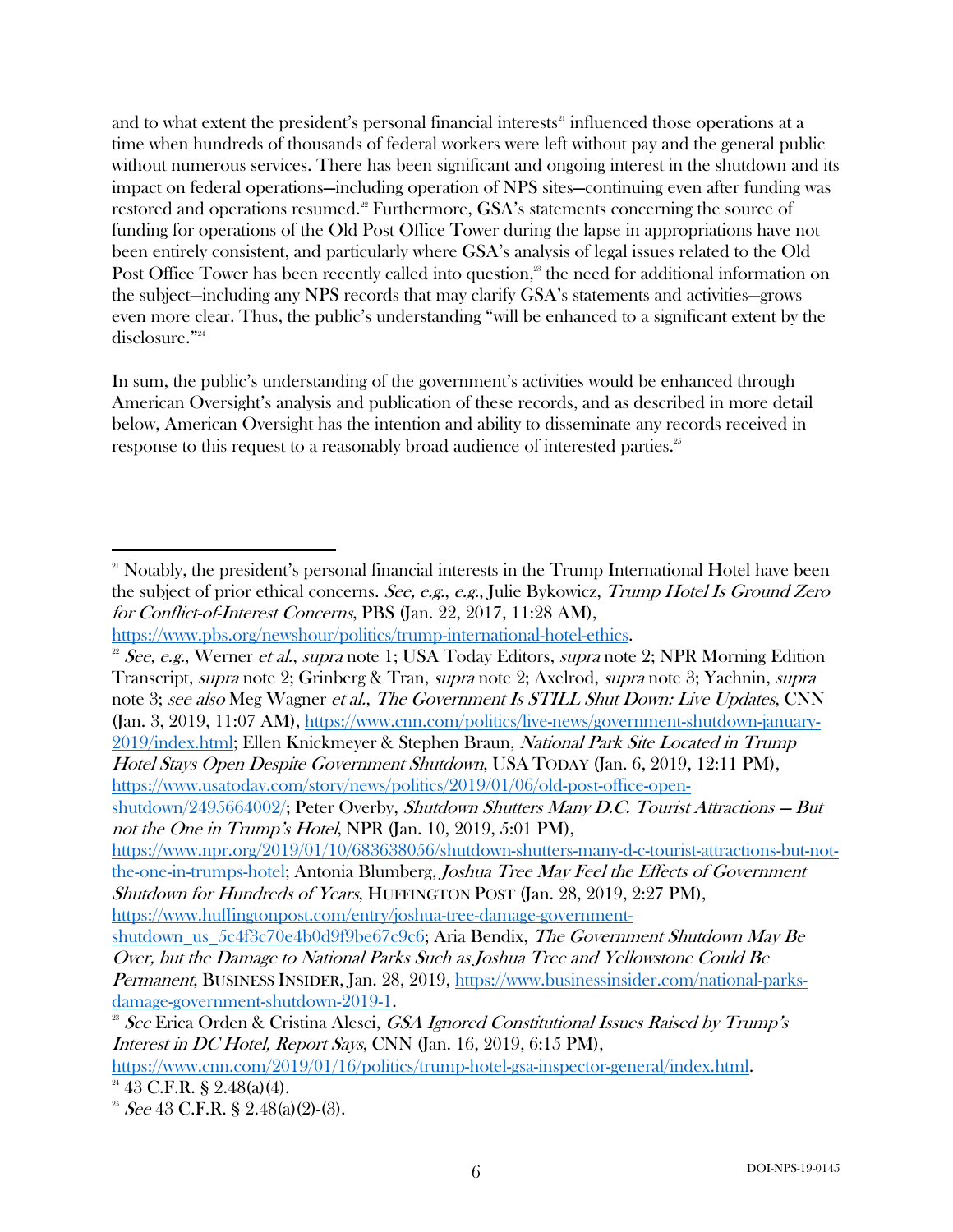This request is primarily and fundamentally for non-commercial purposes.<sup>26</sup> As a  $501(c)(3)$ nonprofit, American Oversight does not have a commercial purpose and the release of the information requested is not in American Oversight's financial interest. American Oversight's mission is to promote transparency in government, to educate the public about government activities, and to ensure the accountability of government officials. American Oversight uses the information gathered, and its analysis of it, to educate the public through reports, press releases, or other media. American Oversight also makes materials it gathers available on its public website and promotes their availability on social media platforms, such as Facebook and Twitter.<sup>27</sup> American Oversight has demonstrated its commitment to the public disclosure of documents and creation of editorial content. For example, after receiving records regarding an ethics waiver received by a senior  $\text{DOJ}$  attorney,<sup>28</sup> American Oversight promptly posted the records to its website and published an analysis of what the records reflected about DOJ's process for ethics waivers.<sup>29</sup> As another example, American Oversight has a project called "Audit the Wall," where the organization is gathering and analyzing information and commenting on public releases of information related to the administration's proposed construction of a barrier along the U.S.- Mexico border.<sup>30</sup>

Accordingly, American Oversight qualifies for a fee waiver.

### **Conclusion**

We share a common mission to promote transparency in government. American Oversight looks forward to working with NPS on this request. If you do not understand any part of this request, have any questions, or foresee any problems in fully releasing the requested records, please contact Katherine Anthony at foia@americanoversight.org or (202) 897-3918. Also, if American Oversight's request for a fee waiver is not granted in full, please contact us immediately upon making such a determination.

 $26$  43 CFR § 2.45(a)(2).

 $27$  American Oversight currently has approximately 12,100 page likes on Facebook, and 49,700 followers on Twitter. American Oversight, FACEBOOK, https://www.facebook.com/weareoversight/ (last visited Feb. 1, 2019); American Oversight (@weareoversight), TWITTER,

https://twitter.com/weareoversight (last visited Feb. 1, 2019).

<sup>&</sup>lt;sup>28</sup> DOJ Records Relating to Solicitor General Noel Francisco's Recusal, AMERICAN OVERSIGHT, https://www.americanoversight.org/document/doj-civil-division-response-noel-francisco-

<sup>&</sup>lt;u>compliance</u>.<br><sup>29</sup> Francisco & the Travel Ban: What We Learned from the DOJ Documents, AMERICAN OVERSIGHT, https://www.americanoversight.org/francisco-the-travel-ban-what-we-learned-from-thedoj-documents.

<sup>&</sup>lt;sup>30</sup> Audit the Wall, AMERICAN OVERSIGHT, https://www.americanoversight.org/investigation/auditthe-wall.